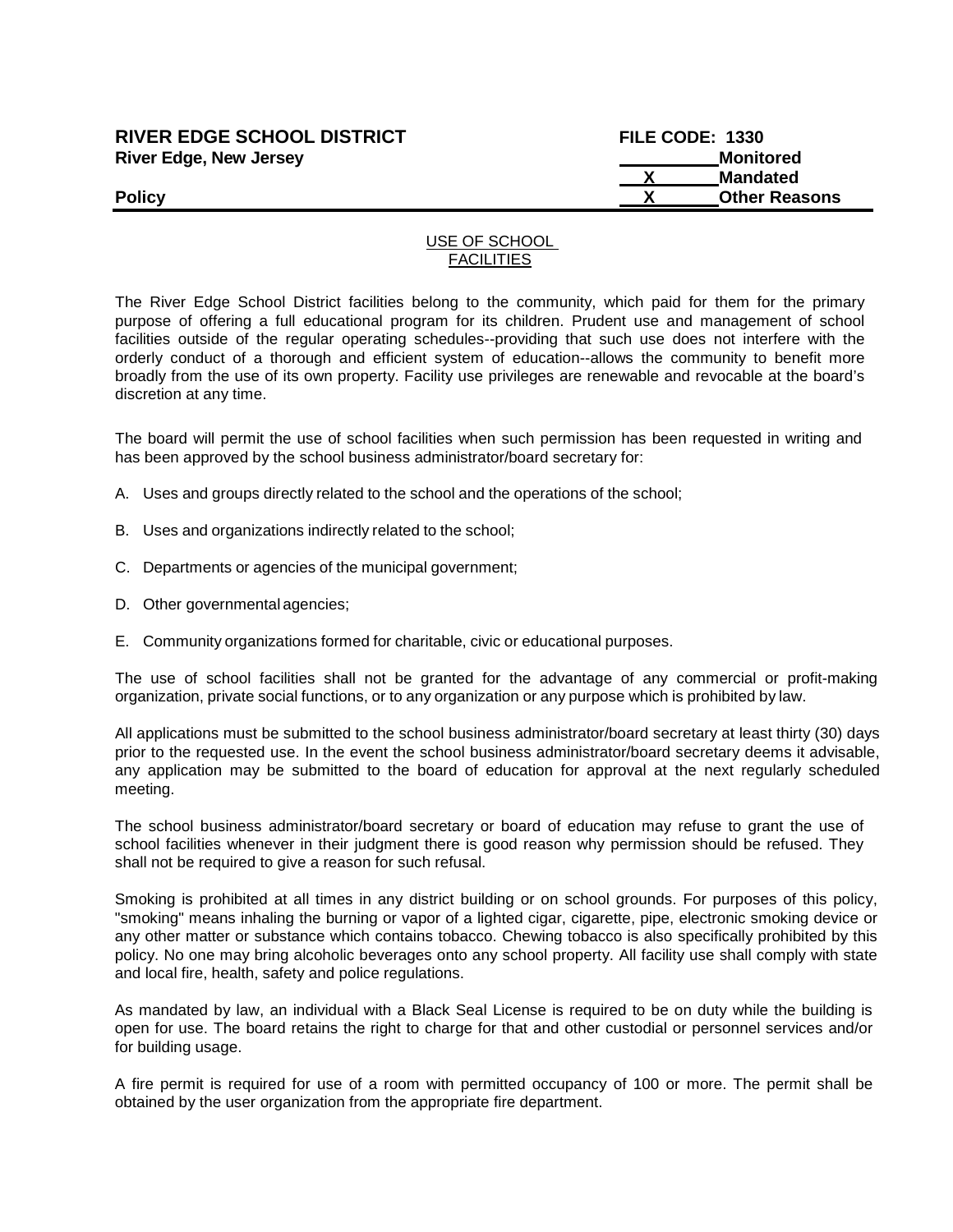The buildings shall not be available for community use during school functions, or holidays, vacation periods, or during the time school is not in session over the summer when the programs interfere with cleaning and maintenance schedules.

Use of school equipment in conjunction with the use of school facilities must be specifically requested in writing and may be granted by the procedure by which permission to use facilities is granted. The user of school equipment must accept liability for any damage to or loss of such equipment that occurs while it is in use. Where rules so specify, no item of equipment may be used except by a qualified operator.

Use of district equipment on the premises by nonschool personnel is limited to the equipment that is an integral part of the facility being used, i.e., the stage lights and piano in the auditorium, the basketball baskets in the gym. No district equipment shall be removed from the premises for use by nondistrict personnel.

All users of school facilities shall comply with policies of this board and the rules and regulations of this district. Users who do not comply with the conditions established herein may be denied facilities usage at the discretion of the board.

Each user shall present evidence of the purchase of organizational liability insurance to at least a combined single limit of \$1,000,000 per person/per occurrence against any liability for bodily injury and property damage. The board shall be named as an additional insured on such insurance policy.

Authorization for use of school facilities shall not be considered as endorsement of or approval of the activity, person, group or organization nor the purposes they represent.

#### Political Activity

As used in this section, "school property" shall mean a building or buildings used for school operations.

Candidates for elective public office, holders of elected public office or their agent or representative are prohibited from soliciting campaign contributions on school property. No person shall make contributions, directly or indirectly, to or on behalf of any candidate for elective public office, or the candidate committee or joint candidates committee of any such candidate, while on school property.

This shall not apply to persons or groups reserving or renting school property for a nongovernmental purpose as a meeting location.

Any person in violation of this policy may be reported to the Election Law Enforcement Commission and liable to a penalty of not less than \$5000, for each violation.

#### Signage on School Grounds

Users of school facilities, including school fields and/or other outdoor spaces, may not establish or erect any permanent or temporary structures, including, but not limited to, banners, posters, signs or lights, on the premises without approval from the board, pursuant to the procedures established herein.

Users seeking to establish or erect such structure(s) on school property must submit a written request to the school business administrator/board secretary detailing the specifications of the proposed structure(s), including, but not limited to, the wording, depictions, size, location/placement and duration. The duration shall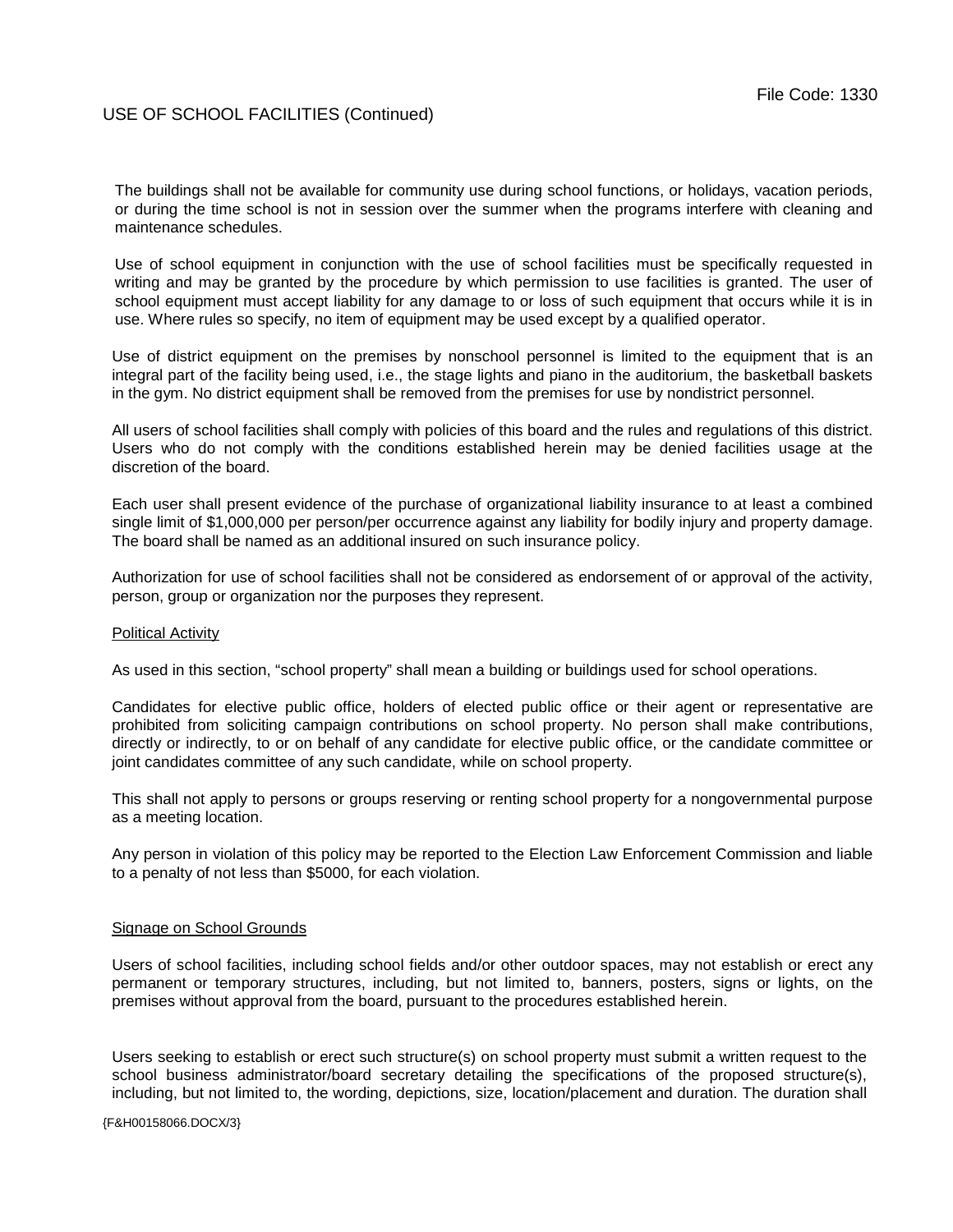#### USE OF SCHOOL FACILITIES (Continued)

be limited to the end date of the event or the length of the recreational sports season or other extracurricular activity for which the structure(s) is approved. The submission must be signed by a non-student, adult representative of the requesting individual, group or organization, who is eighteen (18) years of age or older, and who will be considered by the board to be the agent and representative of the requestor.

The requestor and/or representative must assume responsibility for any approved structure(s) and for its orderly and careful use. This includes installing, maintaining and removing the structure(s), and restoring the space to its original condition at the conclusion of the event or season for which the structure(s) was approved.

The requestor and/or representative must also assume liability for any damage to or loss of property of the board or any person, or injury to any person, caused by the structure(s) or the use of the structure(s). The requestor and/or representative must agree to indemnify and hold harmless the board, its members, administrators, employees, contractors, agents, servants, volunteers, licensees or invitees from any and all liability arising out of the approved use of school facilities or grounds, whether such liability is direct or vicarious, including reasonable attorneys' fees and costs.

| Adopted:             | December 21, 1984                                                    |
|----------------------|----------------------------------------------------------------------|
| Revised:             | November 28, 1990; December 3, 1999; April 2, 2003, October 6, 2010, |
|                      | November 28, 2012                                                    |
| NJSBA Review/Update: | -2017<br>August                                                      |
| Readopted:           | September 27, 2017                                                   |
| Revised:             | June 2, 2021, July 28, 2021                                          |

Key Words

Use of School Facilities, Use of School Equipment, District Facilities, Facilities Equipment

|  | Legal References: N.J.S.A. 2C:33-16                                                                                                                         | Alcoholic beverages; bringing or possession on school<br>property by person of legal age; penalty |  |
|--|-------------------------------------------------------------------------------------------------------------------------------------------------------------|---------------------------------------------------------------------------------------------------|--|
|  | N.J.S.A. 18A:11-1                                                                                                                                           | General mandatory powers and duties                                                               |  |
|  | N.J.S.A. 18A:20-20                                                                                                                                          | Control and regulation of playgrounds and public recreation<br>places                             |  |
|  | N.J.S.A. 18A:20-34                                                                                                                                          | Use of schoolhouse and grounds for various purposes                                               |  |
|  | N.J.S.A. 18A:40-41.5                                                                                                                                        | Immunity from liability                                                                           |  |
|  | N.J.S.A. 18A:54-20                                                                                                                                          | Powers of board (county vocational schools)                                                       |  |
|  | N.J.S.A. 19:44A-19.1                                                                                                                                        | Solicitation on state owned property prohibited; certain<br>circumstances                         |  |
|  | N.J.S.A. 26:3D-55 et seq.                                                                                                                                   | New Jersey Smoke-Free Air Act                                                                     |  |
|  | N.J.A.C. 6A:26-12.1                                                                                                                                         | Facilities maintenance requirements                                                               |  |
|  | N.J.A.C. 6A:26-12.2                                                                                                                                         | Policies and procedures for school facility operation                                             |  |
|  |                                                                                                                                                             |                                                                                                   |  |
|  | 20 U.S.C.A. 4071 et. seq.                                                                                                                                   | Equal Access Act                                                                                  |  |
|  |                                                                                                                                                             |                                                                                                   |  |
|  | GOALS 2000: Educate America Act (Pro Children Act of 1994), Pub. L. 103-227<br>Every Student Succeeds Act of 2015, Pub. L. 114-95, 20 U.S.C.A. 6301 et seq. |                                                                                                   |  |
|  |                                                                                                                                                             |                                                                                                   |  |
|  |                                                                                                                                                             |                                                                                                   |  |
|  |                                                                                                                                                             |                                                                                                   |  |
|  | Resnick v. East Brunswick Twp. Bd. of Ed., 77 N.J. 88 (1978)                                                                                                |                                                                                                   |  |
|  |                                                                                                                                                             |                                                                                                   |  |
|  | Boy Scouts of America v. Dale, 120 S. Ct. 2446 (2000)                                                                                                       |                                                                                                   |  |